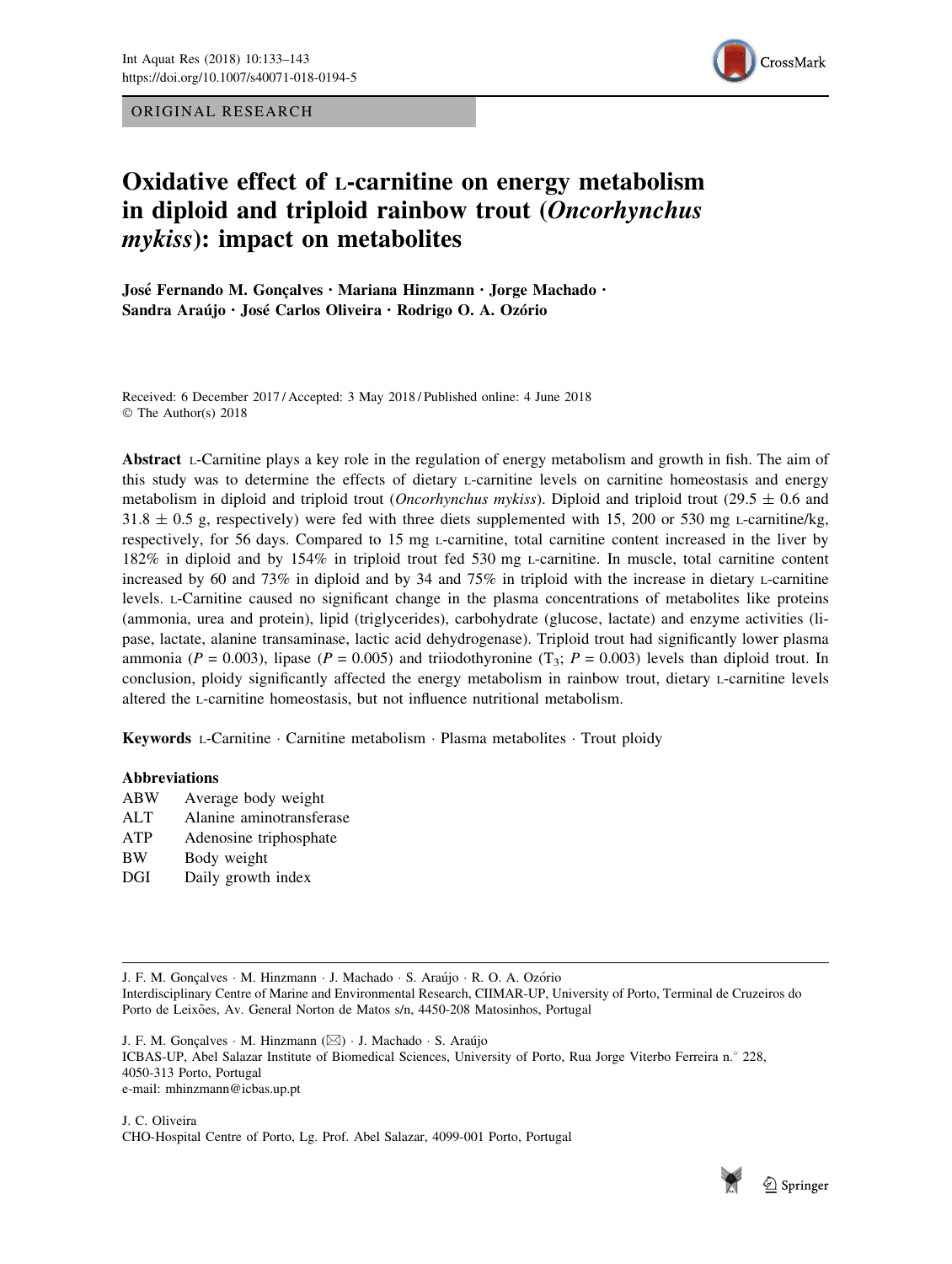| FBW         | Final body weight                                                      |
|-------------|------------------------------------------------------------------------|
| <b>FCR</b>  | Feed conversion ratio                                                  |
| GLDH        | Glutamate dehydrogenase                                                |
| <b>IBW</b>  | Initial body weight                                                    |
| <b>IFCC</b> | International Federation of Clinical Chemistry and Laboratory Medicine |
| LDH         | Lactate dehydrogenase                                                  |
| VFI         | Voluntary feed intake                                                  |

#### Introduction

During the past three decades, aquaculture production has increased steadily, an average of 9% year, reaching a staggering 60 million tones (excluding aquatic plants and non-food products) in 2010 (FAO [2012](#page-8-0)). Fish meal and fish oil derived from wild catches are dominant ingredients in aqua feed. It is estimated, at the present annual growth rates, that fishmeal supplies will be entirely consumed by the aquaculture sector by 2025. Plant protein ingredients have increasingly been used in diets of aquaculture species (Glencross Booth and Allan  $2007$ ), including carnivore marine species (Oliva-Teles and Goncalves  $2001$ ; Colburn et al.  $2012$ ), is crucial the reduction of aquaculture farming dependent on fish meal. The replacement of fish meal may trigger, however, specific deficiency symptoms, including *L*-carnitine deficiency. Fishmeal may contain 10–20 times more *L*-carnitine than plant-based feeds (Ozório et al. [2001](#page-9-0)).

L-Carnitine, a multi-physiological and bioactive vitamin-like nutrient, plays an important role in cellular nutritional metabolic status, including the regulation of fish energy metabolism and growth (Harpaz [2005;](#page-8-0) Mohseni et al. [2008\)](#page-9-0). Fish fed high-fat diets supplemented with 600 mg L-carnitine showed a reduction in plasma glucose and lactate dehydrogenase (LDH) (Ozório et al. [2003\)](#page-9-0) suggesting an inhibitory effect on pyruvate dehydrogenase complex (PDH), the key rate-limiting step in carbohydrate oxidation (Randle [1998;](#page-9-0) Rasmussen and Wolfe [1999](#page-9-0)) or enhancement of glucose flux toward lipogenesis. A decrease in LDH levels may also indicate an increase protection of L-carnitine against oxidative stress (Ronca et al. [1992](#page-9-0)).

According to Rasmussen and Wolfe ([1999\)](#page-9-0) growth is impaired when a dietary L-carnitine level is limited. In fish, an increase in energy demand is followed by the increase in lipid metabolism and body L-carnitine turnover (Ozório et al. [2001\)](#page-9-0). Carnitine reserves are mainly replenished by the diet since carnitine biosynthesis is not sufficient, especially in very young animals (Harpaz  $2005$ ). Ozório et al. [\(2008](#page-9-0)) observed an improvement in survival, cell viability and ventilation frequency of turbot *Psetta maxima* L. juveniles fed Lcarnitine supplements following acute exposure to toxic ammonia levels and to pathogen agent (S. parauberis). In case of fishmeal replacement, body *L*-carnitine reserves may become limited, thus dietary supplementation is required.

In salmonid production, sterile triploids have been increasingly used. After the onset of sexual maturation, triploid fish often grow faster and have better flesh quality than their diploid counterparts. In addition, triploid fish may display greater hypertrophic growth and reduced energy costs for gamete production (Thorgaard [1986](#page-9-0); Qin et al. [1998](#page-9-0); Oppedal et al. [2003](#page-9-0); Maxime [2008](#page-9-0)). Moreover, its use in aquaculture may minimize the risks of genetic losses from wild populations (O'Flynn et al. [1997;](#page-9-0) Benfey [1999](#page-8-0); Atkins and Benfey [2008](#page-8-0)).

The comparative results between diploid and triploid fish are often contradictory (Ihssen et al. [1990;](#page-9-0) Galbreath et al. [1994](#page-8-0); Li et al. [2017\)](#page-9-0). The general consensus is that the survival and growth are substantially lower in the early life stages in triploids compared to diploids (Thorgaard [1986](#page-9-0); Sutterlin et al. [1987](#page-9-0); Malison et al. [1993;](#page-9-0) Withler et al. [1995\)](#page-10-0). In addition, triploids appear to be less resilient and less tolerant to poor water quality than their diploid counterpart (Benfey [1999;](#page-8-0) Benfey and Biron [2000](#page-8-0); Altimiras et al. [2002;](#page-8-0) Segato et al. [2006](#page-9-0); Atkins and Benfey [2008](#page-8-0); Maxime [2008](#page-9-0)).

The aim of this study was to assess the effects of dietary L-carnitine levels on energy metabolism in diploid and triploid rainbow trout (Oncorhynchus mykiss).

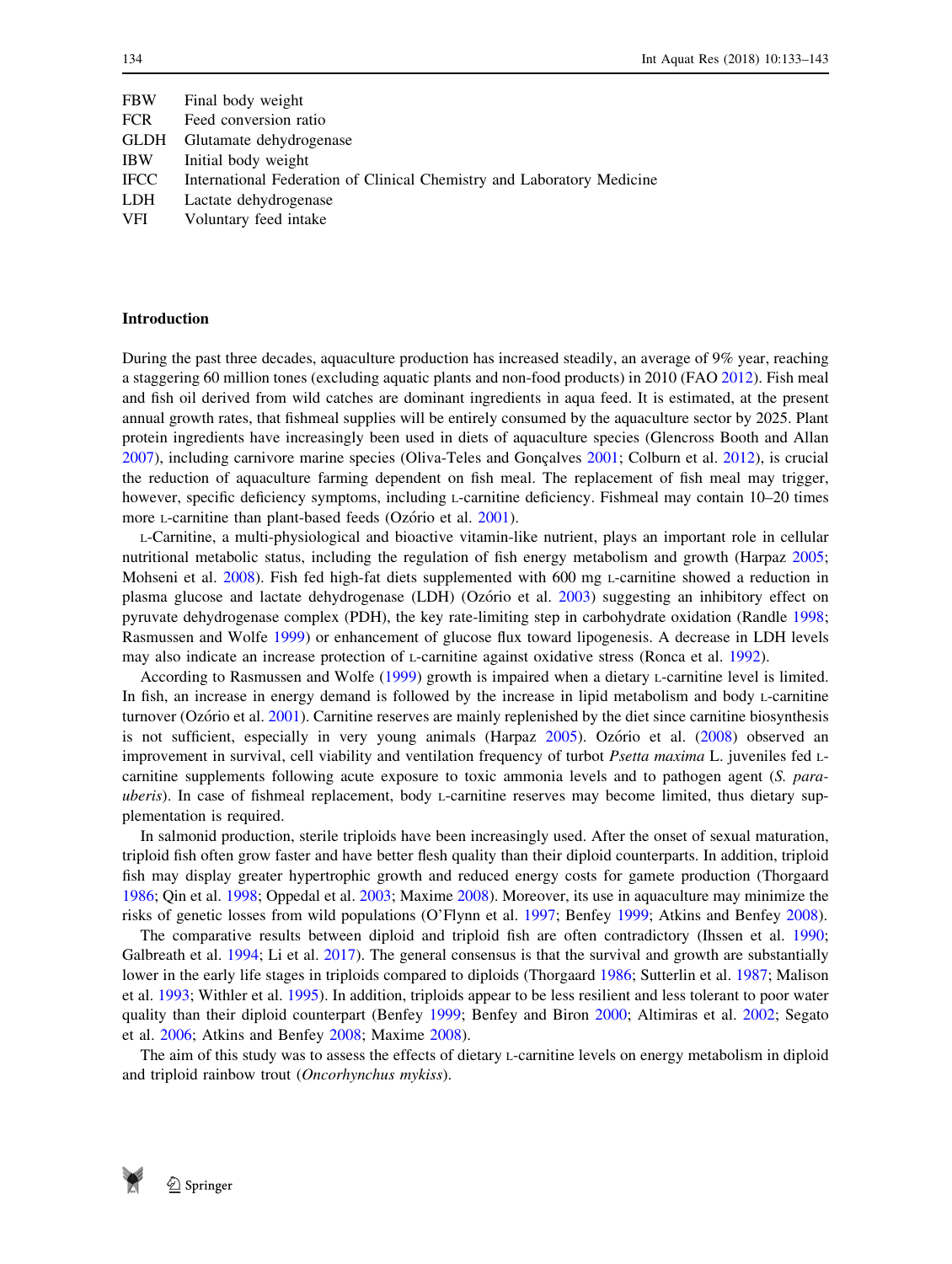#### Materials and methods

## Fish and husbandry conditions

The current study is an extension of a published study (Ozório et al.  $2012$ ) in which the results of growth performance and body composition has been presented. The growth trial was carried out in accordance with European Directive 86/609/UE by a certified researchers under National and International animal welfare laws, according to the FELASA requirements (level C).

Two groups of 5-month-old rainbow trout were used, one of all-female diploid trout (initial weight 29.5  $\pm$  0.6 g) and another of triploid trout (initial weight 31.8  $\pm$  0.5 g). Fish were outbred siblings and had identical nutritional and husbandry history and were kept in standard culture conditions at a density of 15–20 kg/m<sup>3</sup>. After an acclimatization period of 2 weeks, 612 rainbow trout were individually weighed and randomly distributed in 18 fiberglass tanks of 50 L. The water supply system consisted of a closed circuit (TMC-5000, TMC Iberia, Lisbon, Portugal), which included mechanical and biological filtration, a skimmer, an ultraviolet sterilization unit and a refrigerator. The water quality parameters such as temperature  $(16.9 \pm 0.5 \degree C)$ , pH (7.3  $\pm$  0.1) dissolved oxygen (8.0  $\pm$  0.4 mg/L), ammonia (0.6  $\pm$  0.8 mg/L) and nitrite  $(1.2 \pm 0.5 \text{ mg/L})$  were checked on a daily basis. Photoperiod (12 h L/12 h D) and light intensity (200 Lux) was kept constant.

Diets, sampling and experimental design

The experimental diets were formulated to contain three dietary L-carnitine levels (15, 200 or 530 mg/kg diet) (Table 1) and fed in triplicate to diploid and triploid trout groups for a period of 56 days. All diets were isoproteic (44% crude protein) and isocaloric (20 MJ/kg) and had identical formulation, except for L-carnitine content. Since the concentration of 200 mg L-carnitine per kilogram diet is the generally obtained in commercial aquafeed, the low L-carnitine level (15 mg/kg diet) was possible using several plant protein

|                                          | $L$ -Carnitine (mg/kg) |      |      |
|------------------------------------------|------------------------|------|------|
|                                          | 15                     | 200  | 530  |
| Ingredients                              |                        |      |      |
| Fishmeal (60% crude protein)             | 190                    | 190  | 190  |
| Soymeal (65% crude protein)              | 164                    | 164  | 164  |
| Soya bran                                | 145                    | 145  | 145  |
| Fish oil                                 | 145                    | 145  | 145  |
| Maize gluten                             | 120                    | 120  | 120  |
| Wheat gluten                             | 100                    | 100  | 100  |
| Wheat                                    | 100                    | 100  | 100  |
| Lecithin                                 | 30                     | 30   | 30   |
| Premix <sup>a</sup>                      | 5                      | 5    | 5    |
| L-Carnitine $(mg/kg$ diet) <sup>b</sup>  |                        | 200  | 550  |
| Chemical composition (analyzed)          |                        |      |      |
| Dry matter                               | 903                    | 889  | 916  |
| Crude protein                            | 445                    | 440  | 450  |
| Crude lipid                              | 210                    | 200  | 213  |
| Ash                                      | 62                     | 58   | 62   |
| Gross energy (MJ/kg diet)                | 19.9                   | 19.9 | 19.9 |
| $L$ -Carnitine (mg/kg diet) <sup>b</sup> | 15                     | 200  | 530  |

| <b>Table 1</b> Formulation and chemical composition of the diets used in L-carnitine trials |  |
|---------------------------------------------------------------------------------------------|--|
|---------------------------------------------------------------------------------------------|--|

<sup>a</sup>Premix was prepared with: vitamins: 774 mg vitamin A; 6.25 mg vitamin D; 20,000 mg vitamin E. Minerals: 501 mg CuSO<sub>4</sub>; 15,000 mg ZnSO<sub>4</sub>; 0.01 mg MnSO<sub>4</sub>; 500 CoSO<sub>4</sub>; 500 mg KI; 35 mg Na<sub>2</sub>SeO<sub>3</sub> per kilogram of feed

<sup>b</sup><sub>L</sub>-Carnitine was supplemented by the use of Carniking<sup>®</sup>

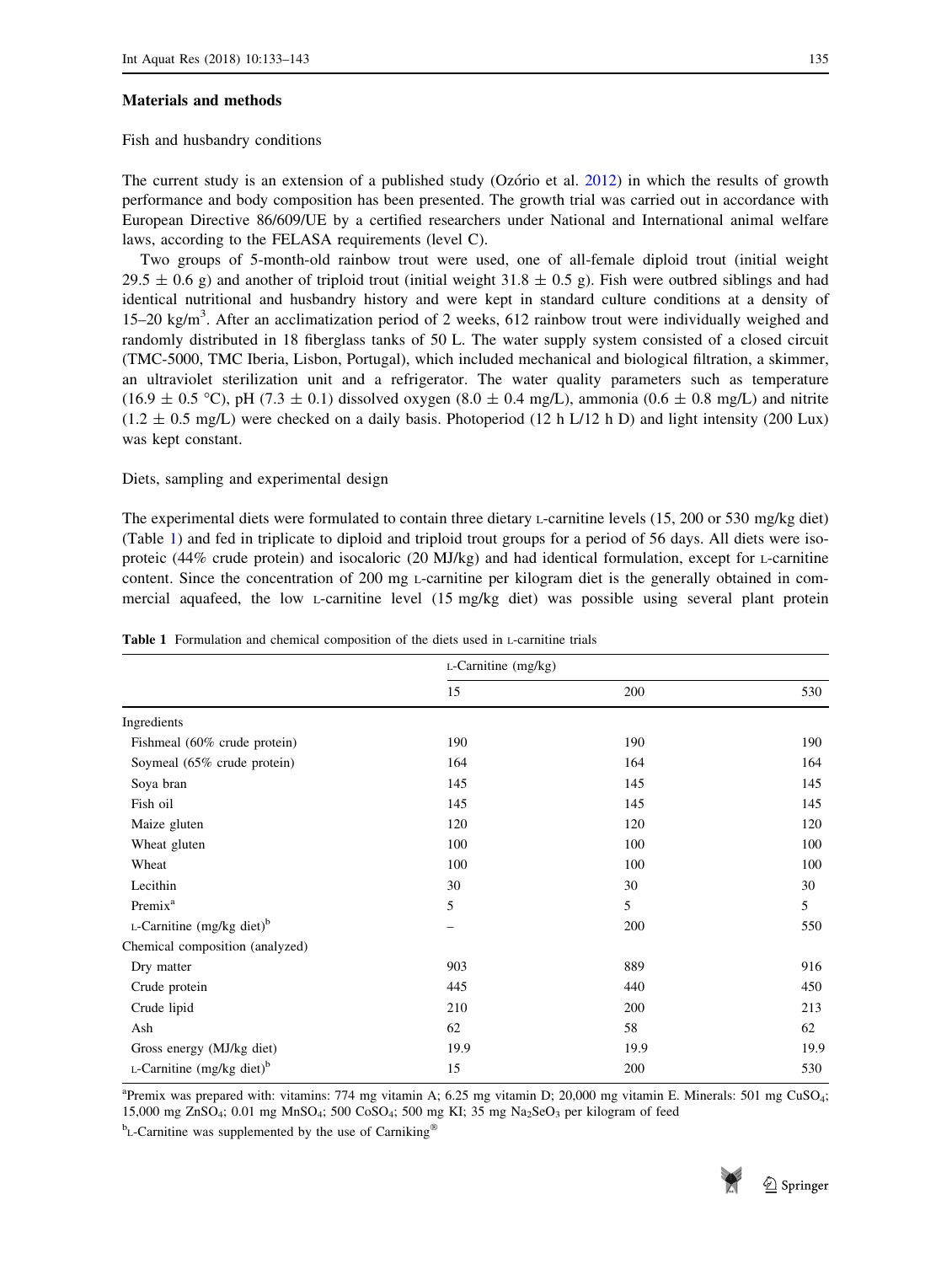ingredients know to have very low levels or deficient in L-carnitine in replacement of animal ingredients, rich in L-carnitine. The 530 mg L-carnitine concentration was selected based on previous studies, which have showed that L-carnitine improved performance until a dietary level of 600 mg/kg, with best performance around 500 mg L-carnitine/kg diet (Ozório [2001](#page-9-0); Ozório et al. [2001,](#page-9-0) [2012](#page-9-0)). Fish were fed twice daily (10:00 and 15:00 h), to apparent satiation.

At the end of the trial all fish were starved for 24 h prior to sampling. Before sampling, fish were euthanized by an overdose bath of 0.4 mL ethylene-glycol–monophenol–ether/L water (Merck, Darmstadt, Germany). A total of 12 fish per group were sampled for muscle, liver and blood plasma analyses. The samples collected were stored at  $-80$  °C, until further processing.

## Growth performance

The results of growth performance parameters are presented solely in the text of the Result section. For detailed information about the growth performance, see Ozório et al. ([2012\)](#page-9-0). The voluntary feed intake (VFI), feed conversion ratio (FCR) and growth rate (daily growth index, DGI) was calculated as follows:

VFI (%BW/day) = feed  $[(100)$  (feed intake/average body weight  $(ABW)/(t)$ )]

where ABW = (initial body + final body weight)/2.

FCR  $(g/g)$  = total dry feed intake  $(g)/\text{total}$  wet weight gain (g).

$$
DGI \text{ (\% BW/day)} = \left( \text{(FBW}^{1/3}) \text{ IBW}^{1/3} / t \right),
$$

where FBW - final body weight, IBW - initial body weight and  $t$  - trial duration.

Carnitine analyses

Diets, liver, and muscle tissues were analyzed for the free- and acyl L-carnitine content. All samples, prior to Lcarnitine analysis, were deproteinated with perchloric acid, subsequently neutralized with potassium hydroxide, centrifuged and the supernatant collected.

L-Carnitine was extracted by stepwise heating, ultrasonic treatment or extraction with various detergents. Additionally, alkaline hydrolysis was performed for the determination of L-carnitine esters. The L-carnitine determination in diets and tissues was performed by radiometric detection of free and L-carnitine esters. The assay is based on the reaction of free L-carnitine with acetyl-CoA catalyzed by carnitine acetyltransferase with the production of acetyl carnitine and coenzyme (Christiansen and Bremer [1978\)](#page-8-0).

Plasma analyses

Blood was collected by caudal puncture with lithium-heparin coated syringes. Blood was immediately centrifuged (10 min at 1500 g at 4 °C) and plasma stored at  $-$  80 °C until subsequent analysis. All plasma tests were performed in triplicate. Plasma cortisol (ng/mL) was quantified by Radioimmunoassay (RIA) technique, using commercial kits (Cortisol Coat-A-Count, DPC, Los Angeles, CA, USA) validated for salmonids.

The total ammonia concentration in plasma was determined using the method described by Bergmeyer and Beutler ([1983\)](#page-8-0) and plasma osmotic pressure (mOsm) was determined with an osmometer (model 15—Löser Messtechnik, Berlin, Germany). Plasma glucose concentrations were measured by the glucose oxidase method using a Beckman glucose analyzer 2 (Beckman Instruments, Brea, CA, USA).

Urea was quantified colourimetrically with the Glutamate dehydrogenase (GLDH) enzymatic method. Lipase was quantified colourimetrically with an enzymatic method using 1,2-0-dilauryl-rac-glycero-3-glutaric acid-(6'-methyl resorufin)-ester as subtracting. Alanine aminotransferase (ALT) was quantified by an enzymatic method in accordance with IFCC. Lactate dehydrogenase (LDH) was quantified by an enzymatic method in accordance with IFCC. Lactate was quantified colourimetrically with the lactate oxidase/peroxidase

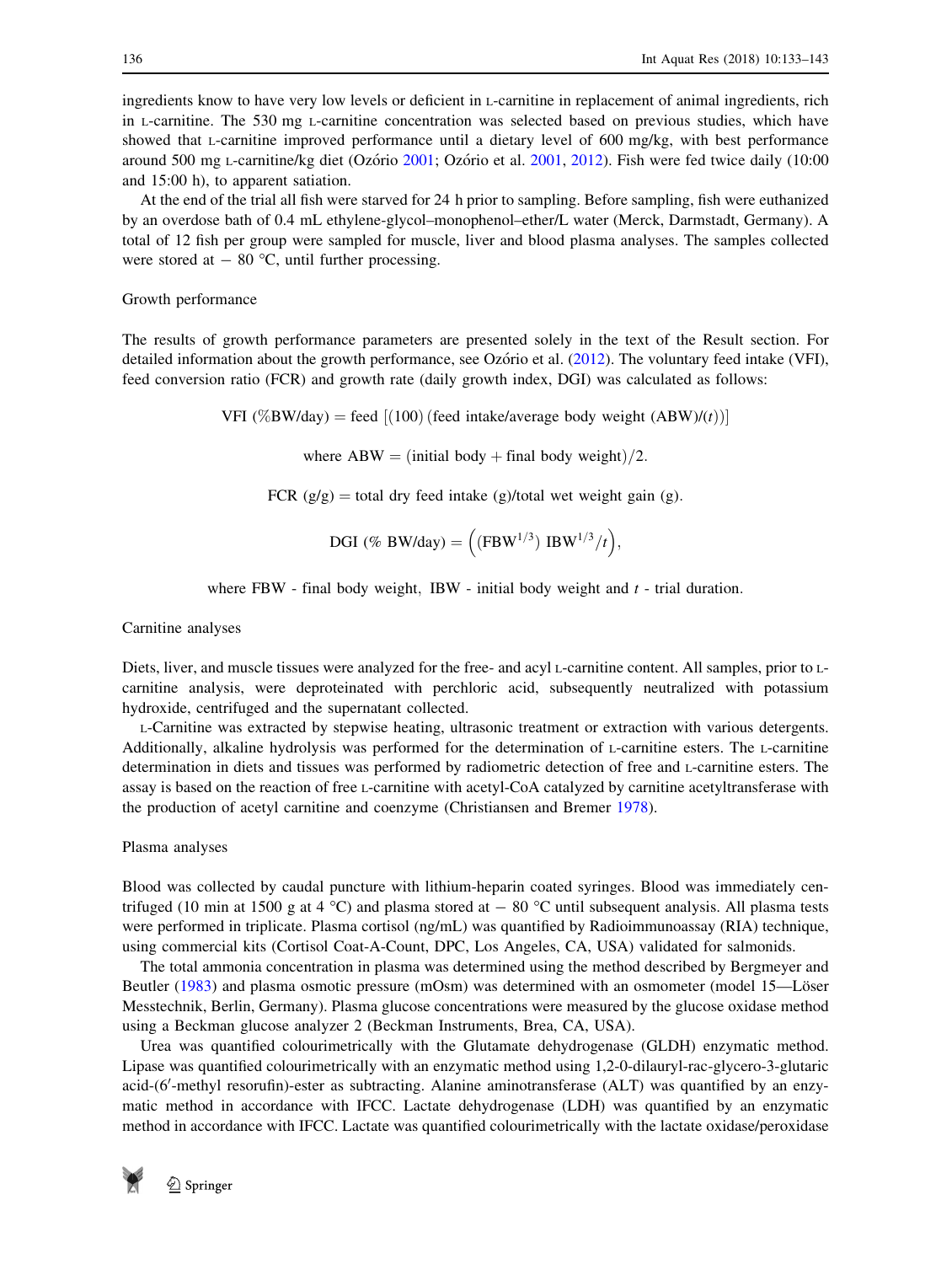enzymatic method and protein was quantified colourimetrically with the biuret method. Triglyceride was quantified colourimetrically with the glycerol phosphate oxidase/peroxidase enzymatic method. All the methods were executed in a Roche Cobas Integra 800 Chemistry Analyser (Roche<sup>®</sup> Sistemas de Diagnóstico, Amadora, Portugal), with Roche reagents. Triiodothyronine (T3) and thyroxine (T4) were quantified by electrochemiluminescence immunoassays in a Roche Cobas e 411 Analyser (Roche<sup>®</sup> Sistemas de Diagnóstico, Amadora, Portugal), with Roche reagents.

#### Statistical analyses

All data were tested for normality using Kolmogorov–Smirnov and Levene tests and analyzed using two-way analyses of variance (ANOVA). The model included the effect of ploidy (two levels) and dietary L-carnitine (three levels) and their interaction. Data were analyzed using the General Linear Model procedure (SAS Institute Inc., Cary, NC, USA). The results (mean  $\pm$  standard deviation) are reported as significant at  $P < 0.05$ .

## Results

Voluntary feed intake (VFI: 1.77–1.99% BW/day) was significantly affected by ploidy and L-carnitine levels  $(P < 0.001)$ . Feed conversion ratio (FCR: 0.95–1.07 g/g) was significantly affect by dietary L-carnitine levels  $(P < 0.05)$ . Growth rate (2.52–2.65% BW/day) was not affected by diet or ploidy.

The concentration of L-carnitine fractions (free and acyl L-carnitine) significantly increased in muscle and liver (Fig. [1\)](#page-5-0) with the dietary L-carnitine intake (Fig. [2\)](#page-6-0). Muscle acyl L-carnitine content of fish fed 15, 200 and 530 mg L-carnitine was significantly higher ( $P = 0.003$ ) in triploid (19.4, 26.6 and 33.6 mg/kg) than in diploid trout (15.6, 25.3 and 26.5 mg/kg). Free carnitine content was significantly higher than acyl L-carnitine content in both muscle and liver tissues.

Ploidy and L-carnitine supplementation did not affect plasma glucose, urea, protein, and triglyceride levels (Table [2](#page-7-0)). Diploid trout fed 200 and 530 mg L-carnitine had the highest (513  $\pm$  67.78 U/L) and the lowest LDH levels (404.0  $\pm$  10.0 U/L), respectively. Triploid fish had significantly lower plasma ammonia  $(P = 0.003)$ , lipase  $(P = 0.005)$  and triiodothyronine  $(T_3, P = 0.003)$  levels than diploid trout. Trout fed 200 mg L-carnitine had the lowest ammonia (8.89  $\pm$  0.64 µg/mL) and T<sub>3</sub> (1.84  $\pm$  0.31 ng/mL) levels, while trout fed 530 mg L-carnitine had the lowest lipase level  $(2.80 \pm 0.51 \text{ U/L})$ . Plasma cortisol ranged from  $4.8 \pm 1.6$  to  $7.8 \pm 3.3$  ng/mL and was not significantly affected by the different treatments. Plasma osmolality was significantly affected by ploidy ( $P = 0.008$ ), with triploid trout having lower osmolality  $(298.2 \pm 7.1 \text{ mOsm})$  than diploid trout  $(303.5 \pm 3.3 \text{ mOsm})$ .

#### Discussion

L-Carnitine supplementation improved growth performance when fed to fish larvae and early juvenile fish species (Santulli and D'Amello [1986](#page-9-0); Torreele et al. [1993;](#page-9-0) Chatzifotis et al. [1995;](#page-8-0) Keshavanath and Renuka [1998](#page-9-0)). In studies with larger animals, the positive effects of L-carnitine become less evident, as confirmed by Chatzifotis et al. [\(1996](#page-8-0)). In the current study using juveniles, with exception of FCR, L-carnitine supplementation did not improve growth performance. The ambiguity among many dose–response studies on Lcarnitine may be caused by different L-carnitine concentrations, the husbandry conditions or the duration of the dietary treatment (Ozório et al. [2012\)](#page-9-0).

The carnitine pool in animals is maintained by a combination of absorption of carnitine from supplemental sources, a modest rate of biosynthesis, and an efficient reabsorption of carnitine (Rebouche and Seim [1998\)](#page-9-0). The body distribution of carnitine is determined by a series of systems that transport carnitine into cells against a concentration gradient. The liver plays a unique role in the whole-body carnitine homeostasis. The liver transport system has a higher affinity for butyrobetaine ( $K_m \approx 0.5$  mM) (Christiansen and Bremer [1978;](#page-8-0) Kerner and Hoppel [1998\)](#page-9-0) than for carnitine ( $K_m \approx 5.0$  mM), this high affinity for butyrobetaine favors its transport into the liver and the efflux system acyl L-carnitine over L-carnitine (Hokland [1988](#page-9-0)).

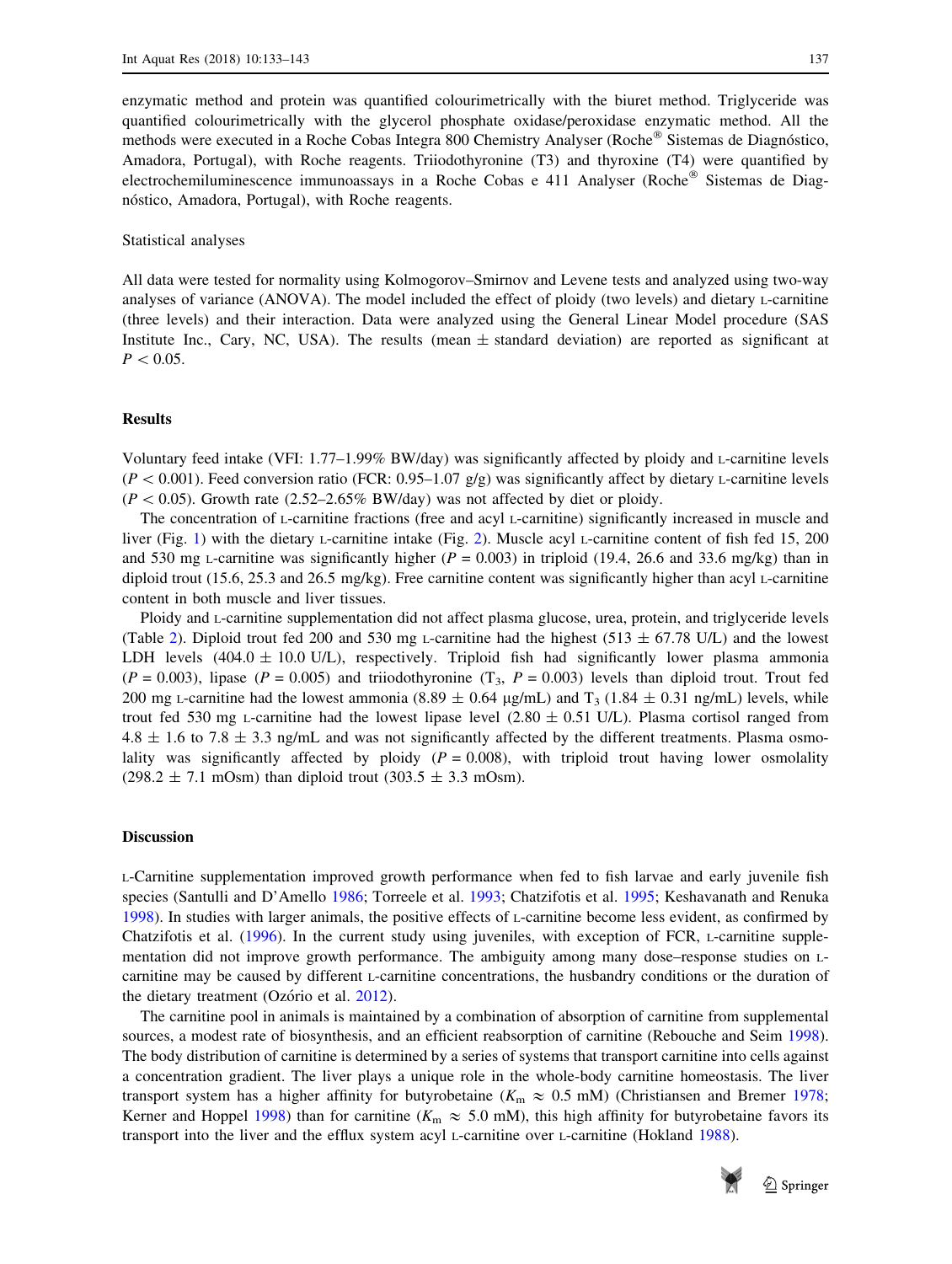<span id="page-5-0"></span>

| ANOVA (P-value) |                | Carnitine | Ploidy | Carnitine × Ploidy |
|-----------------|----------------|-----------|--------|--------------------|
| Liver           | Free-carnitine | < 0.0001  | 0.08   | 0.93               |
|                 | Acyl-carnitine | < 0.0001  | 0.03   | 0.95               |
| Muscle          | Free-carnitine | < 0.0001  | 0.48   | 0.53               |
|                 | Acyl-carnitine | < 0.0001  | 0.002  | 0.67               |

Fig. 1 Acyl L-carnitine, free L-carnitine and total carnitine content in muscle (a) and liver (b) of diploid and triploid rainbow trout fed the experimental diets

Free and acyl L-carnitine content increased with the dietary L-carnitine supplementation, whereas higher levels were observed in muscle than in liver, indicating a direct relationship between the dietary and body Lcarnitine. The muscle may store a large amount of L-carnitine against a concentration gradient by an active transport process, which could be to ensure an immediate and efficient energy for the muscle during exercise and recovery. Ozório et al. ([2001\)](#page-9-0) working with African catfish Clarias gariepinus observed that the muscle Lcarnitine concentration was about 12 times higher than plasma L-carnitine. The L-carnitine concentration gradient was even more pronounced between muscle and liver tissues (Ozório et al. [2001](#page-9-0)).

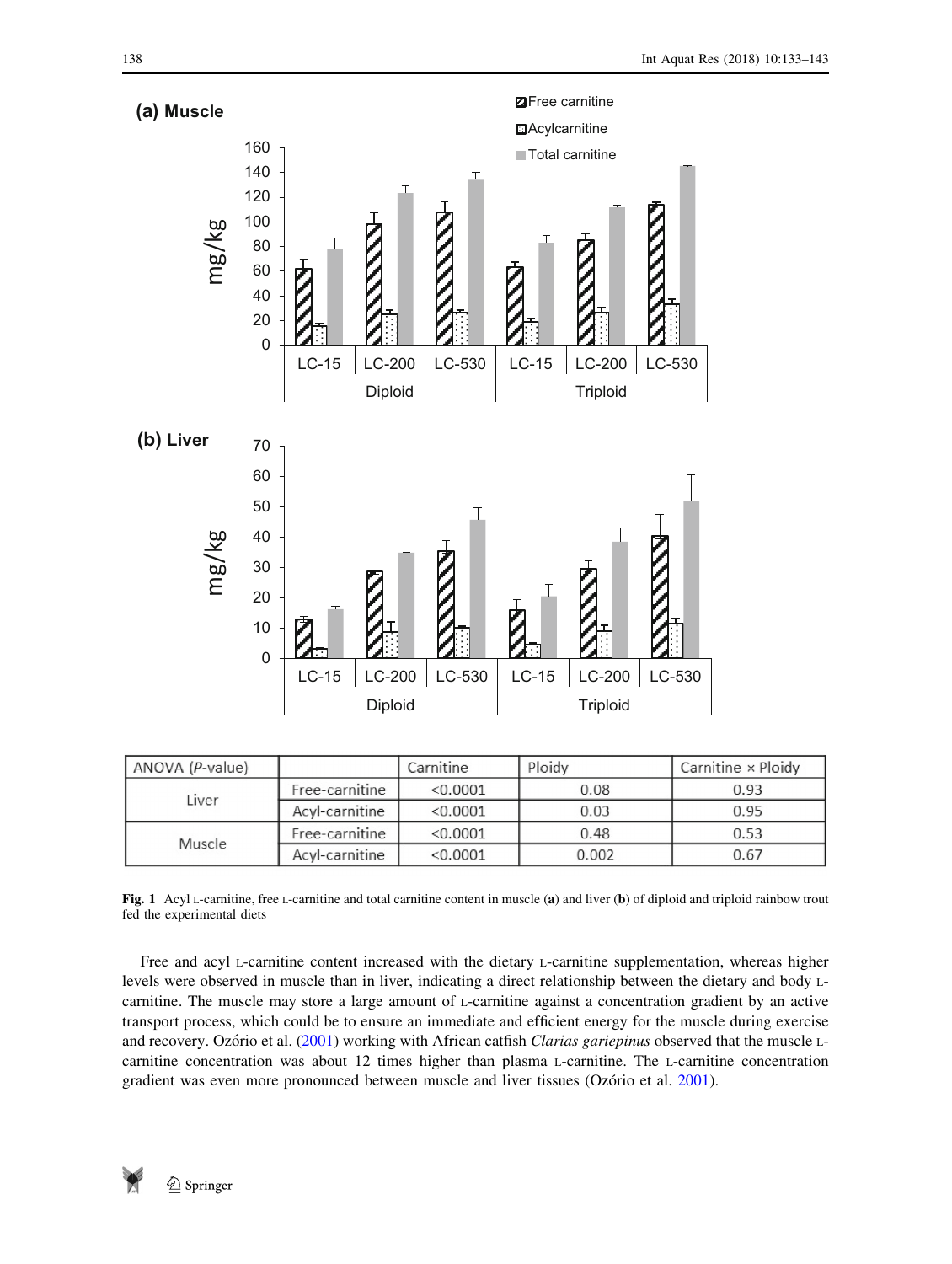<span id="page-6-0"></span>

Fig. 2 Comparison of total L-carnitine intake (mg/fish) between diploid and triploid rainbow trout

The ability to take up and retain dietary carnitine was observed in other species, such as Atlantic salmon Salmo salar L. (Ji et al. [1996\)](#page-9-0), red seabream *Pagrus major* (Chatzifotis and Takeuchi [1997](#page-8-0)), rabbits (Bell et al. [1992](#page-8-0)), piglets (Böhles et al. [1984\)](#page-8-0), rats (Tsai et al. [1974](#page-10-0)), among other species (Li et al. [2017](#page-9-0)).

The increase in the acyl L-carnitine fraction in fish tissues may indicate an increase in lipid catabolism and that the diet quality and quantity may affect the body L-carnitine level. These results are consistent with the study described by Ozório et al. ([2001\)](#page-9-0), which demonstrated that the concentration of L-carnitine in muscle differs between fish fed with low and high L-carnitine levels. In fact, muscle L-carnitine levels increased moderately when African catfish were fed between 40 and 600 mg L-carnitine. Thereafter, a sharp increase in muscle L-carnitine level was observed. The latter suggests that L-carnitine requirement in catfish, under a normal physiological condition, would be below 600 mg/kg diet.

In the current study, the ploidy affected the acyl L-carnitine content in muscle, with higher values observed in triploid fish. This could indicate that triploid trout have higher L-carnitine requirement than diploid fish. In fact, triploid fish have a lower respiratory efficiency and are more susceptible to stress than diploid fish. Triploid fish have fewer red blood cells which probably affect the exchange of oxygen and decrease the ability to transport oxygen in the blood (Benfey [1999;](#page-8-0) Benfey and Biron [2000;](#page-8-0) Tiwary and Ray [2004\)](#page-9-0) and, therefore, spend more energy to maintain internal balance than their diploid counterpart, possibly mobilizing more body L-carnitine for energy production. Plasma lipase was higher in diploid fish and is in agreement with the slight increase in plasma triglyceride. Lipase is the rate-limiting enzyme for the hydrolysis of triglyceride in plasma (Albalat et al. [2006](#page-8-0)).

Plasma cortisol levels were similar to the basal levels observed for this species ( $\langle 20 \text{ ng/mL} \rangle$  (Taylor et al. [2007](#page-9-0)), with no effect of diet and ploidy. In the current study, triploid trout had lower plasma ammonia concentrations, which may reflect on a higher capacity to excrete ammonia than diploid trout. Considering that ammonia excretion rates are linked to acid–base regulation (Kieffer and Tufts [1996](#page-9-0)), triploid rainbow trout may have a greater clearance capacity of metabolic protons. This would allow for faster recovery from acidosis and energy (ATP) depletion after exercise, which is often the case during handling stress. A faster recovery of the blood acid–base status may also reflect a faster recovery of ion and osmoregulatory imbalance, which was also shown by the significant differences in plasma osmolality between triploid and diploid trout. Plasma triiodothyronine hormone  $(T_3)$  was significantly higher in diploid than triploid trout, as well as the feed intake (VFI). Feed intake, quality and quantity, is known to influence thyroid hormone levels in rainbow trout (Leatherland et al. [1977](#page-9-0); Himick et al. [1991](#page-8-0)). Thyroid hormones interact closely with the energy metabolism, with  $T_3$  playing a role in the regulation of growth and nutrient partitioning in teleosts (Peter and Marchant [1995](#page-9-0); Korytko and Cuttler [1997](#page-9-0)).

In the current study triploid trout had lower plasma LDH level. As mentioned earlier, triploid fish have lower oxygen transport ability, which may explain their lower activity when compared to diploid trout. According to Sullivan and Somero [\(1980](#page-9-0)), fish with different locomotors activity would have different LDH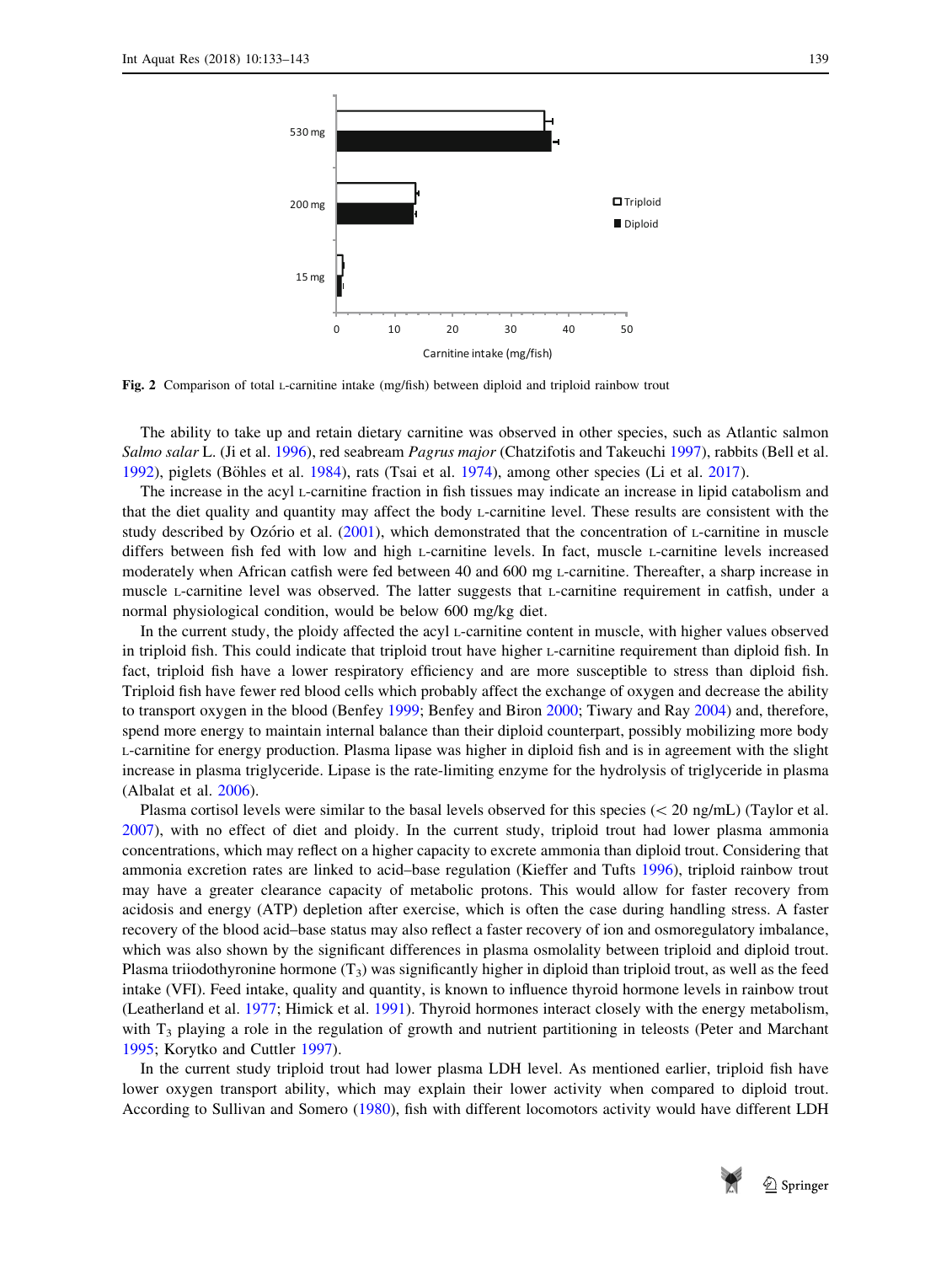<span id="page-7-0"></span>Table 2 Comparison of plasma parameters (mean  $\pm$  SD) of diploid and triploid rainbow trout fed with three different 1-carmitine levels,  $P$  values of are indicated in the case of significant difference **Table 2** Comparison of plasma parameters (mean  $\pm$  SD) of diploid and triploid rainbow trout fed with three different L-carnitine levels, P values of are indicated in the case of significant difference

|                                                                    | Diploid           |                   |                   | Friploid           |                    |                    | ANOVA $(P$ value) |   |              |
|--------------------------------------------------------------------|-------------------|-------------------|-------------------|--------------------|--------------------|--------------------|-------------------|---|--------------|
|                                                                    | 15                | $\approx$         | 530               |                    | 200                | 530                |                   | Ċ | $P \times C$ |
| Glucose (mg/dL)                                                    | $73.33 \pm 1.25$  | $75.67 \pm 4.64$  | $74.67 \pm 2.49$  | $73 + 3.56$        | $84 \pm 10.23$     | $70 \pm 3.27$      |                   |   |              |
| Urea (mg/dL)                                                       | $2.33 \pm 0.47$   | $2.67 \pm 0.94$   | $2.67 \pm 0.47$   | $2.00 \pm 0.82$    | $2.00 \pm 0.00$    | $1.67 \pm 0.47$    |                   |   |              |
| Lipase (UL)                                                        | $3.17 \pm 0.09$   | $3.93 \pm 0.09$   | $3.83 \pm 0.25$   | $2.97 \pm 0.5$     | $2.90 \pm 0.51$    | $2.80 \pm 0.51$    | 0.005             |   |              |
| Alanine aminotransferase (ALT; U/L)                                | $3.33 \pm 0.47$   | $4.33 \pm 1.25$   | $2.67 \pm 0.47$   | $3.00 \pm 0.82$    | $2.67 \pm 0.47$    | $2.67 \pm 0.47$    |                   |   |              |
| Lactate dehydrogenase (LDH; U/L)                                   | $494.7 \pm 62.9$  | $513.0 \pm 67.8$  | $404.0 \pm 10.0$  | $416.0 \pm 3.7$    | $407.7 \pm 48.6$   | $412.0 \pm 41.4$   | 0.05              |   |              |
| Lactate (mmol/L)                                                   | $2.69 \pm 0.18$   | $3.20 \pm 0.31$   | $2.97 \pm 0.35$   | $3.28 \pm 0.22$    | $3.54 \pm 0.03$    | $2.71 \pm 0.33$    |                   |   |              |
| Protein (g/dL)                                                     | $3.36 \pm 0.16$   | $3.69 \pm 0.23$   | $3.58 \pm 0.06$   | $3.40 \pm 0.22$    | $3.40 \pm 0.30$    | $3.19 \pm 0.15$    |                   |   |              |
| Triglyceride (mg/dL)                                               | $517.0 \pm 73.3$  | $565.5 \pm 67.5$  | $511.7 \pm 37.9$  | $393.0 \pm 14.9$   | $577.5 \pm 9.5$    | $467 \pm 108.9$    |                   |   |              |
| Triiodothyronine $(T_3;ng/mL)$                                     | $2.2 \pm 0.41$    | $2.17 \pm 0.11$   | $2.34 \pm 0.46$   | $1.42 \pm 0.14$    | $1.41 \pm 0.29$    | $1.84 \pm 0.31$    | 0.003             |   |              |
| Thyroxine $(T_4; \mu g/dL)$                                        | $0.67 \pm 0.06$   | $0.62 \pm 0.06$   | $0.67 \pm 0.05$   | $0.66 \pm 0.04$    | $0.59 \pm 0.02$    | $0.62 \pm 0.03$    |                   |   |              |
| Ammonia (µg/mL)                                                    | $12.26 \pm 1.99$  | $12.15 \pm 1.54$  | $12.33 \pm 0.58$  | $0.04 \pm 1.78$    | $8.89 \pm 0.64$    | $1.03 \pm 0.92$    | 0.003             |   |              |
| Cortisol (ng/mL)                                                   | $7.44 \pm 2.32$   | $5.08 \pm 0.62$   | $7.12 \pm 3.04$   | 3.33<br>$7.82 \pm$ | $6.73 \pm 2.30$    | $6.62 \pm 0.85$    |                   |   |              |
| Osmolality (mOsm)                                                  | $303.28 \pm 4.07$ | $298.19 \pm 7.07$ | $303.46 \pm 3.28$ | $290.81 \pm 12.92$ | $285.39 \pm 13.52$ | $287.36 \pm 15.95$ | 0.001             |   |              |
| not significant, P ploidy, C carnitine, $P \times C$ interaction e |                   | :ffect            |                   |                    |                    |                    |                   |   |              |

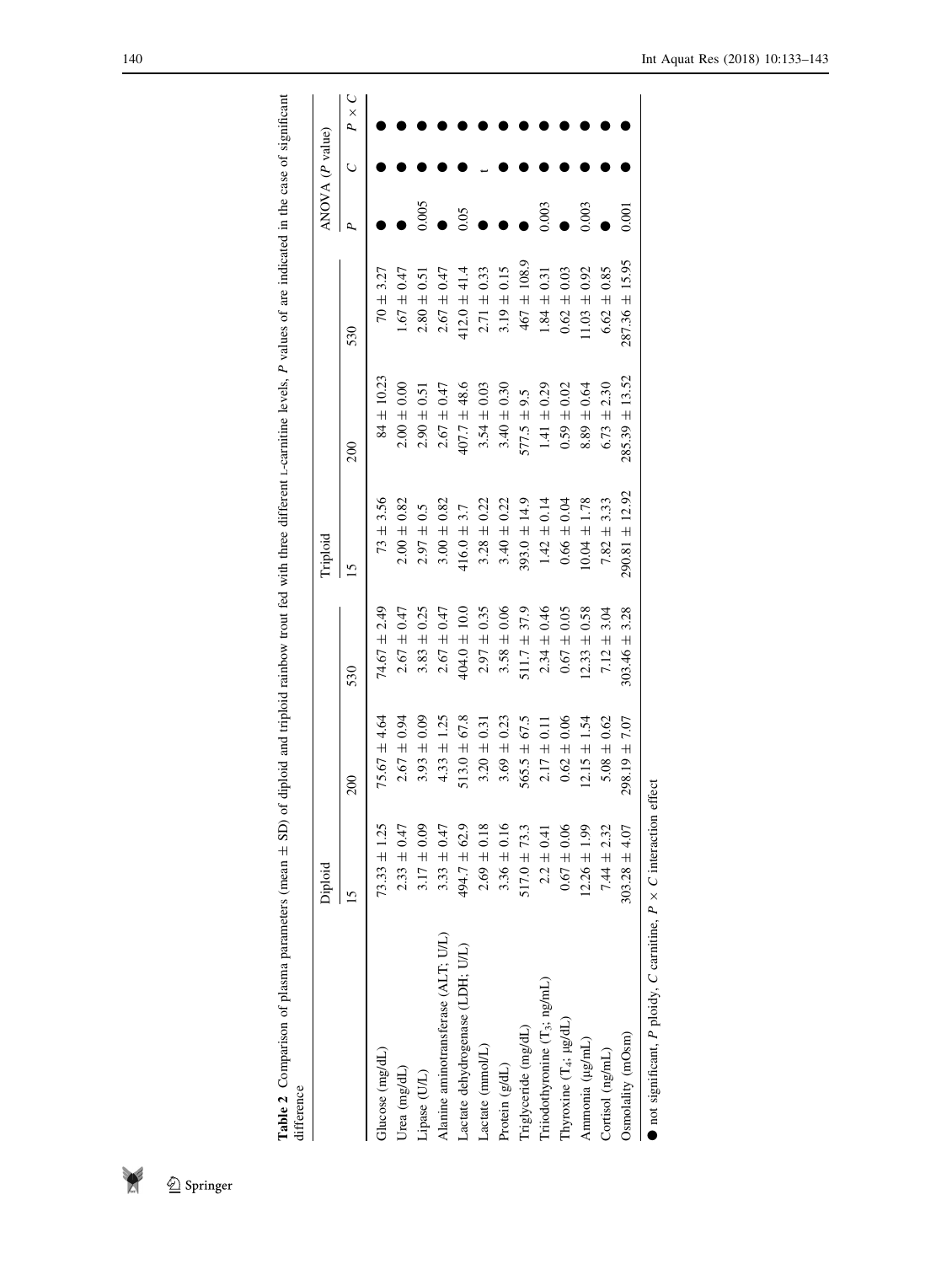<span id="page-8-0"></span>activity to compensate for the amount of lactate produced. Wardle ([1978\)](#page-10-0) reported lower lactate ion concentration in flatfish than in rainbow trout.

## **Conclusion**

Although a multitude of questions concerning the regulation of dietary carnitine requirements remain to be elucidated, our study suggested that ploidy significantly affected the energy metabolism, whereas dietary Lcarnitine levels altered the carnitine homeostasis, but did not influence energy metabolism in diploid and triploid rainbow trout.

Acknowledgements This research was partially supported by the European Regional Development Fund (ERDF) through the COMPETE—Operational Competitiveness Programme and national funds through FCT—Foundation for Science and Technology, under the project ''PEst-C/MAR/LA0015/2011.

Open Access This article is distributed under the terms of the Creative Commons Attribution 4.0 International License [\(http://](http://creativecommons.org/licenses/by/4.0/) [creativecommons.org/licenses/by/4.0/](http://creativecommons.org/licenses/by/4.0/)), which permits unrestricted use, distribution, and reproduction in any medium, provided you give appropriate credit to the original author(s) and the source, provide a link to the Creative Commons license, and indicate if changes were made.

Author contributions All authors have contributed intellectually in this study. GJFM gave substantial contributions in the concept, design and interpretation of data, MJ was involved in revising the manuscript, HM and AS were involved in interpretation of data, drafting the manuscript and revising, OJC was more involved in acquisition of data, analysis and interpretation and OROA was involved in all phases of the study, supervising and giving intellectual feedback.

## References

- Albalat A, Sánchez-Gurmaches J, Gutiérrez J, Navarro I (2006) Regulation of lipoprotein lipase activity in rainbow trout (Oncorhynchus mykiss) tissues. Gen Comp Endocrinol 146:226–235
- Altimiras J, Axelsson M, Claireaux G, Lefrançois C, Mercier C, Farrell AP (2002) Cardiorespiratory status of triploid brown trout during swimming at two acclimation temperatures. J Fish Biol 60:102–116
- Atkins ME, Benfey TJ (2008) Effect of acclimation temperature on routine metabolic rate in triploid salmonids. Comp Biochem Physiol A Mol Integr Physiol 149:157–161
- Bell FP, Vidmar TJ, Raymond TL (1992) L-Carnitine administration and withdrawal affect plasma and hepatic carnitine concentrations, plasma lipid and lipoprotein composition, and in vitro hepatic lipogenesis from labeled mevalonate and oleate in normal rabbits. J Nutr 122:959–966
- Benfey TJ (1999) The physiology and behavior of triploid fishes. Rev Fish Sci 7:39–67
- Benfey T, Biron M (2000) Acute stress response in triploid rainbow trout (Oncorhynchus mykiss) and brook trout (Salvelinus fontinalis). Aquaculture 184:167–176

Bergmeyer HU, Beutler HO (1983) Ammonia. Methods Enzymat Anal 8:454–461

- Böhles H, Michalk D, Brandl U, Fekl W, Börresen HC, Stehr K (1984) The effect of L-carnitine-supplemented total parenteral nutrition on tissue amino acid concentrations in piglets. J Nutr 114:671–676
- Chatzifotis S, Takeuchi T (1997) Effect of supplemental carnitine on body weight loss, proximate and lipid compositions and carnitine content of red sea bream (Pagrus major) during starvation. Aquaculture 158:129–140
- Chatzifotis S, Takeuchi T, Seikai T (1995) The effect of dietary L-carnitine on growth performance and lipid composition in red sea bream fingerlings. Fish Sci 61:1004–1008
- Chatzifotis S, Takeuchi T, Seikai T (1996) The effect of dietary carnitine supplementation on growth of red sea bream (Pagrus major) fingerlings at two levels of dietary lysine. Aquaculture 147:235–248
- Christiansen RZ, Bremer J (1978) Acetylation of tris(hydroxymethyl)aminomethane (tris) and tris derivatives by carnitine acetyltransferase. FEBS Lett 86:99–102
- Colburn HR, Walker AB, Breton TS, Stilwell JM, Sidor IF, Gannam AL, Berlinsky DL (2012) Partial replacement of fishmeal with soybean meal and soy protein concentrate in diets of atlantic cod. N Am J Aquacult 74:330-337
- FAO (2012) The state of world fisheries and aquaculture. FAO, Rome. [www.fao.org/docrep/016/i2727e/i2727e00.htm](http://www.fao.org/docrep/016/i2727e/i2727e00.htm)
- Galbreath PF, St Jean W, Anderson V, Thorgaard GH (1994) Freshwater performance of all-female diploid and triploid atlantic salmon. Aquaculture 128:41–49
- Glencross BD, Booth M, Allan GL (2007) A feed is only as good as its ingredients—a review of ingredient evaluation strategies for aquaculture feeds. Aquacult Nutr 13:17–34
- Harpaz S (2005) L-Carnitine and its attributed functions in fish culture and nutrition—a review. Aquaculture 249:3–21
- Himick BA, Higgs DA, Eales JG (1991) The acute effects of alteration in the dietary concentrations of carbohydrate, protein, and lipid on plasma t4, t3, and glucose levels in rainbow trout, Oncorhynchus mykiss. Gen Comp Endocrinol 82:451-458

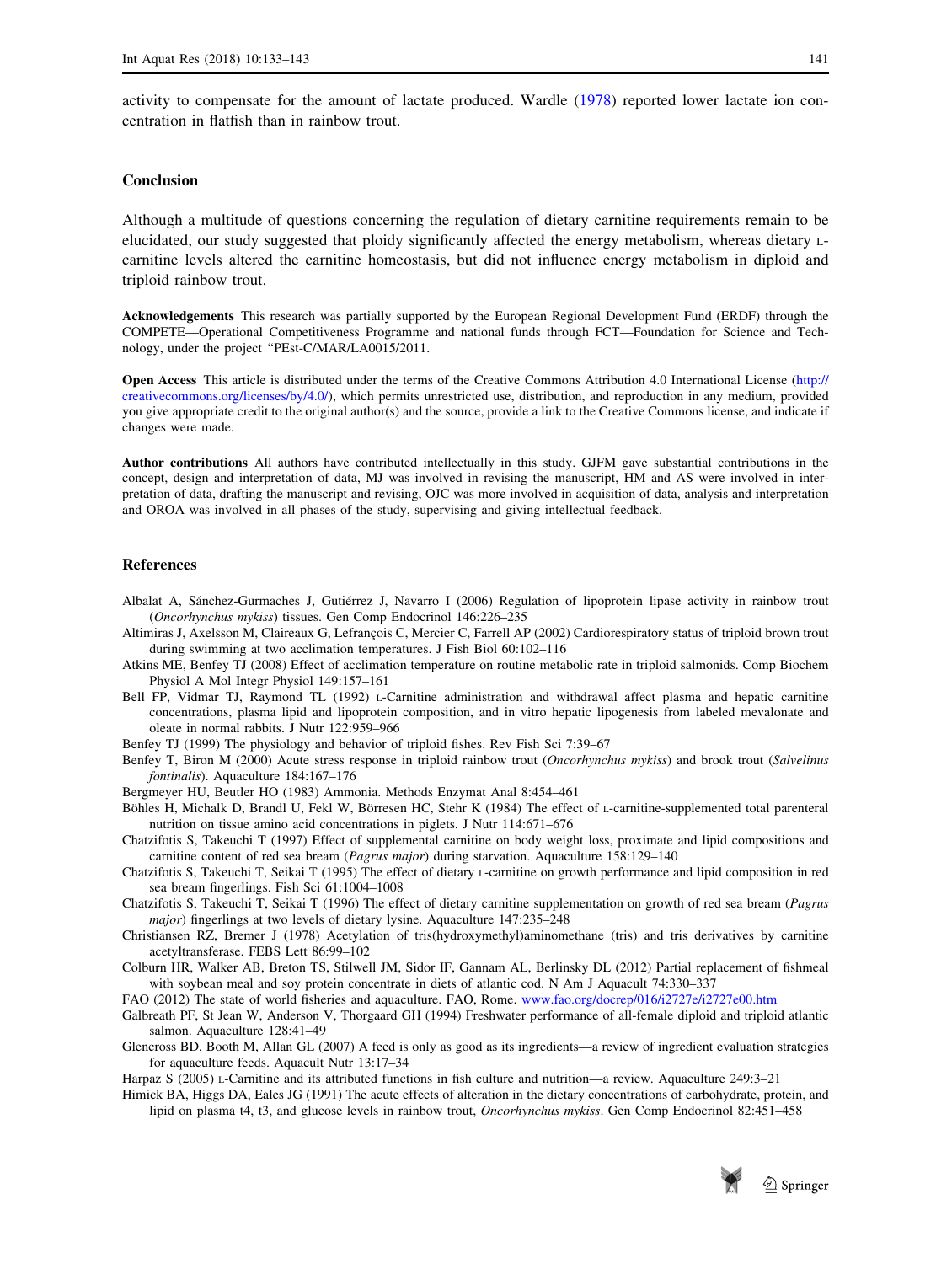- <span id="page-9-0"></span>Hokland BM (1988) Uptake, metabolism and release of carnitine and acylcarnitines in the perfused rat liver. Biochim Biophys Acta 961:234–241
- Ihssen PE, McKay LR, McMillan I, Phillips RB (1990) Ploidy manipulation and gynogenesis in fishes: cytogenetic and fisheries applications. Trans Am Fish Soc 119:698–717
- Ji H, Bradley TM, Tremblay GC (1996) Atlantic salmon (Salmo salar) fed L-carnitine exhibit altered intermediary metabolism and reduced tissue lipid, but no change in growth rate. J Nutr 126:1937–1950
- Kerner J, Hoppel C (1998) Genetic disorders of carnitine metabolism and their nutritional management. Annu Rev Nutr 18:179–206
- Keshavanath P, Renuka P (1998) Effect of dietary L-carnitine on growth and body composition of fingerling rohu, Labeo rohita (Hamilton). Aquacult Nutr 4:83–87
- Kieffer JD, Tufts BL (1996) The influence of environmental temperature on the role of the rainbow trout gill in correcting the acid–base disturbance following exhaustive exercise. Physiol Zool 69:1301–1323
- Korytko AI, Cuttler L (1997) Thyroid hormone and glucocorticoid regulation of pituitary growth hormone-releasing hormone receptor gene expression. J Endocrinol 152:R13–R17
- Leatherland FJ, Cho CY, Slinger SJ (1977) Effects of diet, ambient temperature, and holding conditions on plasma thyroxine levels in rainbow trout Salmo gairdneri. J Fish Res Board Can 34:677–682
- Li JM, Li LY, Qin X, Ning LJ, Lu DL, Li DL, Zhang ML, Wang X, Du ZY (2017) Systematic regulation of L-carnitine in nutritional metabolism in zebra-fish, Danio rerio. Sci Rep 7:40815
- Malison JA, Procarione LS, Held JA, Kayes TB, Amundson CH (1993) The influence of triploidy and heat and hydrostatic pressure shocks on the growth and reproductive development of juvenile yellow perch (Perca jlavescens). Aquaculture 116:121–133
- Maxime V (2008) The physiology of triploid fish: current knowledge and comparisons with diploid fish. Fish Fish 9:67–78
- Mohseni M, Ozório ROA, Pourkazemi M, Bai SC (2008) Effects of dietary L-carnitine supplements on growth and body composition in beluga sturgeon (Huso huso) juveniles. J Appl Ichthyol 24:646–649
- O'Flynn MF, McGeachy SA, Friars GW, Benfey TJ, Bailey JK (1997) Comparisons of cultured triploid and diploid atlantic salmon, Salmo salar L. ICES J Mar Sci 54:1160-1165
- Oliva-Teles A, Gonçalves P (2001) Partial replacement of fishmeal by brewers yeast (Saccharomyces cerevisiae) in diets for sea bass (Dicentrarchus labrax) juveniles. Aquaculture 202:269–278
- Oppedal F, Taranger GL, Hansen T (2003) Growth performance and sexual maturation in diploid and triploid atlantic salmon (Salmo salar L.) in seawater tanks exposed to continuous light or simulated natural photoperiod. Aquaculture 215:145–162
- Ozório ROA (2001) Dietary L-carnitine and energy and lipid metabolism in African catfish (Clarias gariepinus) juveniles. 1 vols, p. 136. Wageningen: Ponsen and Looijen. (ISBN 90-5808-493-0), PhD Thesis
- Ozório ROA, Uktoseja JL, Huisman EA, Verreth JA (2001) Changes in fatty acid concentrations in tissues of african catfish, Clarias gariepinus (Burchell), as a consequence of dietary carnitine, fat and lysine supplementation. Br J Nutr 86:623–636
- Ozório ROA, Verreth JA, Aragão CR, Vermeulen CJ, Schrama JW, Verstegen MWA (2003) Dietary carnitine supplements increased lipid metabolism and decreased protein oxidation in african catfish (Clarias gariepinus) juveniles fed high fat levels. J Aquacult Trop 18:225–238
- Ozório ROA, Gonçalves R, Dias S, Correia AD, Gonçalves J, Wilson J (2008) Protective effects of dietary L-carnitine on turbot, Psetta maxima, challenged with S. parauberis and sublethal ammonia concentration. In: Proceedings 13th international symposium on nutrition and feeding of fish, Florianopolis, Brazil. Aquacult Res 41(3): 168–168
- Ozório ROA, Escorcio C, Bessa RJB, Ramos B, Gonçalves JFM (2012) Comparative effects of dietary L-carnitine supplementation on diploid and triploid rainbow trout (*Oncorhynchus mykiss*). Aquacult Nutr 18:189–201
- Peter RE, Marchant TA (1995) The endocrinology of growth in carp and related species. Aquaculture 129:299–321
- Qin JG, Fast AW, Ako H (1998) Growout performance of diploid and triploid chinese catfish Clarias fuscus. Aquaculture 166:247–258
- Randle PJ (1998) Regulatory interactions between lipids and carbohydrates: the glucose fatty acid cycle after 35 years. Diabetes Metab Res Rev 14:263–283
- Rasmussen BB, Wolfe RR (1999) Regulation of fatty acid oxidation in skeletal muscle. Annu Rev Nutr 19:463–484
- Rebouche CJ, Seim H (1998) Carnitine metabolism and its regulation in microorganisms and mammals. Annu Rev Nutr 18:39–61 Ronca G, Ronca F, Yu G, Zucchi R, Bertelli A (1992) Protection of isolated perfused working rat heart from oxidative stress by
- exogenous L-propionyl carnitine. Drugs Exp Clin Res 18:475–480 Santulli A, D'Amello V (1986) The effects of carnitine on the growth of sea bass, Dicentrarchus labrax L. fry. J Fish Biol 28:81–86
- Segato S, Bertotto D, Fasolato L, Francescon A, Barbaro A, Corato A (2006) Effects of triploidy on feed efficiency, morphometric indexes and chemical composition of shi drum, Umbrina cirrosa L. Aquacult Res 37:71–77
- Sullivan KM, Somero GN (1980) Enzyme activities of fish skeletal muscle and brain as influenced by depth of occurrence and habits of feeding and locomotion. Mar Biol 60:91–99
- Sutterlin AM, Holder J, Benfey TJ (1987) Early survival rates and subsequent morphological abnormalities in landlocked, anadromous and hybrid (landlocked  $\times$  anadromous) diploid and triploid atlantic salmon. Aquaculture 64:157–164
- Taylor JF, Needham MP, North BP, Morgan A, Thompson K, Migaud H (2007) The influence of ploidy on saltwater adaptation, acute stress response and immune function following seawater transfer in non-smolting rainbow trout. Gen Comp Endocrinol 152:314–325

Thorgaard GH (1986) Ploidy manipulation and performance. Aquaculture 57:57–64

- Tiwary KB, Ray AK (2004) Alterations in air-sac and skeleton of triploid heteropneustes fossilis. J Fish Biol 64:268–272
- Torreele E, van der Sluiszen A, Verreth J (1993) The effect of dietary L-carnitine on the growth performance in fingerlings of the african catfish (Clarias gariepinus) in relation to dietary lipid. Br J Nutr 69:289–299